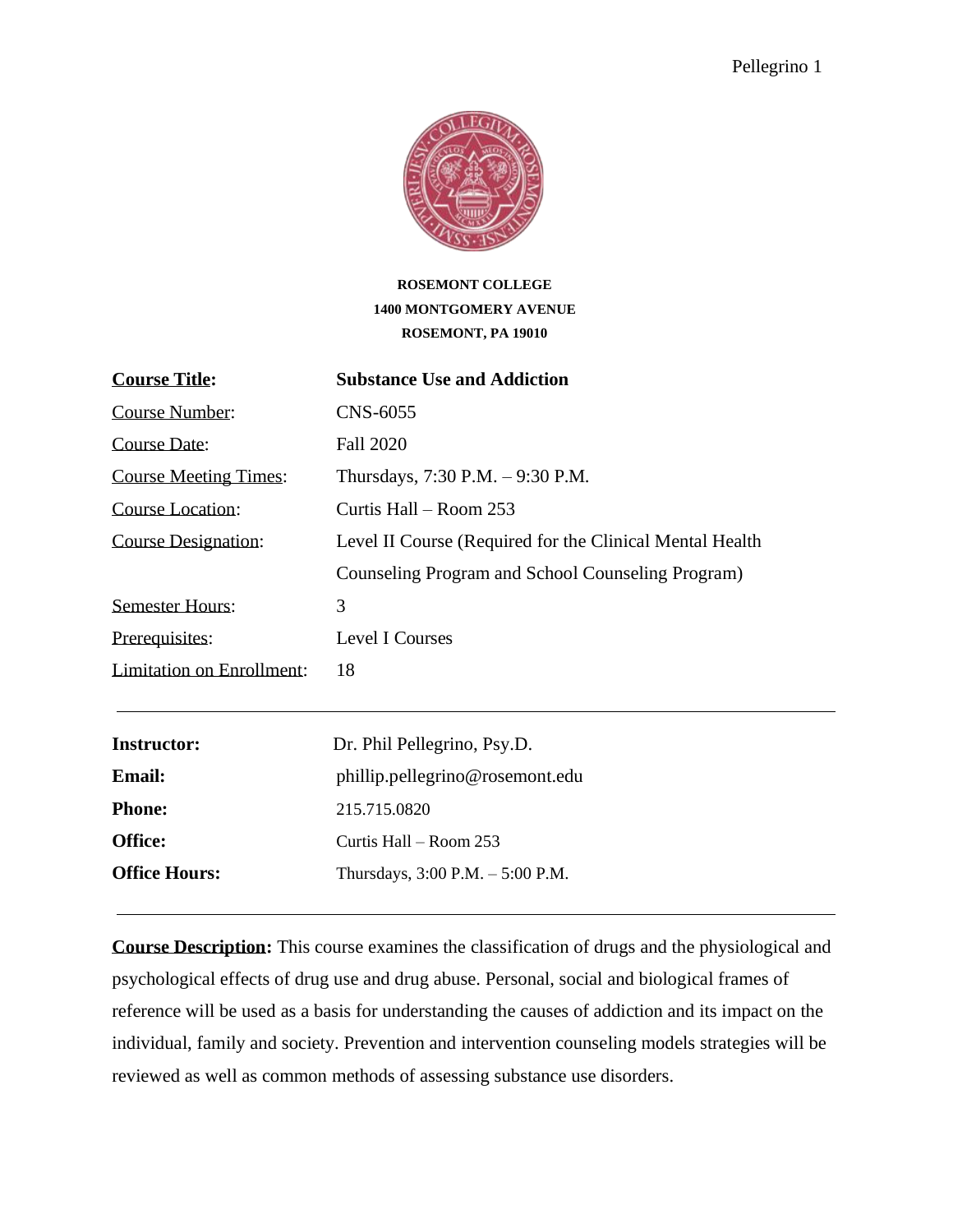**Rosemont Mission Statement**: Rosemont College is a community of lifelong learners dedicated to academic excellence and fostering joy in the pursuit of knowledge. Rosemont College seeks to develop in all members of the community open and critical minds, the ability to make reasoned moral decisions, and a sense of responsibility to serve others in our global society. Rooted in Catholicism, Rosemont welcomes all faiths and is guided by the educational principles of Cornelia Connelly and the Society of the Holy Child Jesus to meet the needs of the time. Rosemont College values trust in and reverence for the dignity of each person, diversity with a commitment to building an intercultural community, persistence and courage in promoting justice with compassion, and care for the Earth as our common home.

**Professional Performance Evaluation:** Rosemont College has identified five professional dispositions that relate to the goals of the Graduate Counseling program. Faculty members will evaluate each student on their professional dispositions during each course at the conclusion of the semester using the Professional Performance Evaluation Form.

1. **Flexibility/Openness:** Open willingness to different perspectives; Flexible to new demands, the environment, and accept necessary changes; Search for peer opinions, accept constructive feedback, and incorporate feedback from peers

2. **Collaboration:** Accept mistakes, avoid blame, apply feedback toward growth, and monitor self for professionalism; Reach consensus, initiate compromise, and show concern for group goals; Invite feedback, incorporate supervisory feedback, and give feedback

3. **Awareness:** Awareness of own impact on others; Ability to deal with conflict; ability to express feelings effectively and appropriately; Understand and demonstrate multicultural concerns and social justice. Identification of biases and prejudices of self and society.

4. **Initiative and Motivation:** Met or exceed all of the class requirements, showed creativity; Adhere to school and SPGS policies; Proficient graduate level oral and written skills

5. **Responsibility:** Maintain professional boundaries, sensitive to diversity, safeguard confidentiality, Dedication to Counseling Profession; Attend and adhere to Ethical Standards

This syllabus is provided to you as a means of conveying what you should expect from this course. It outlines the responsibilities of the instructor in conducting the class – the course content, planned scheduled of classes and assignments, grade components, and method(s) of grading. It also outlines your responsibilities as a part of this class. By remaining in this class, you indicate your acceptance of your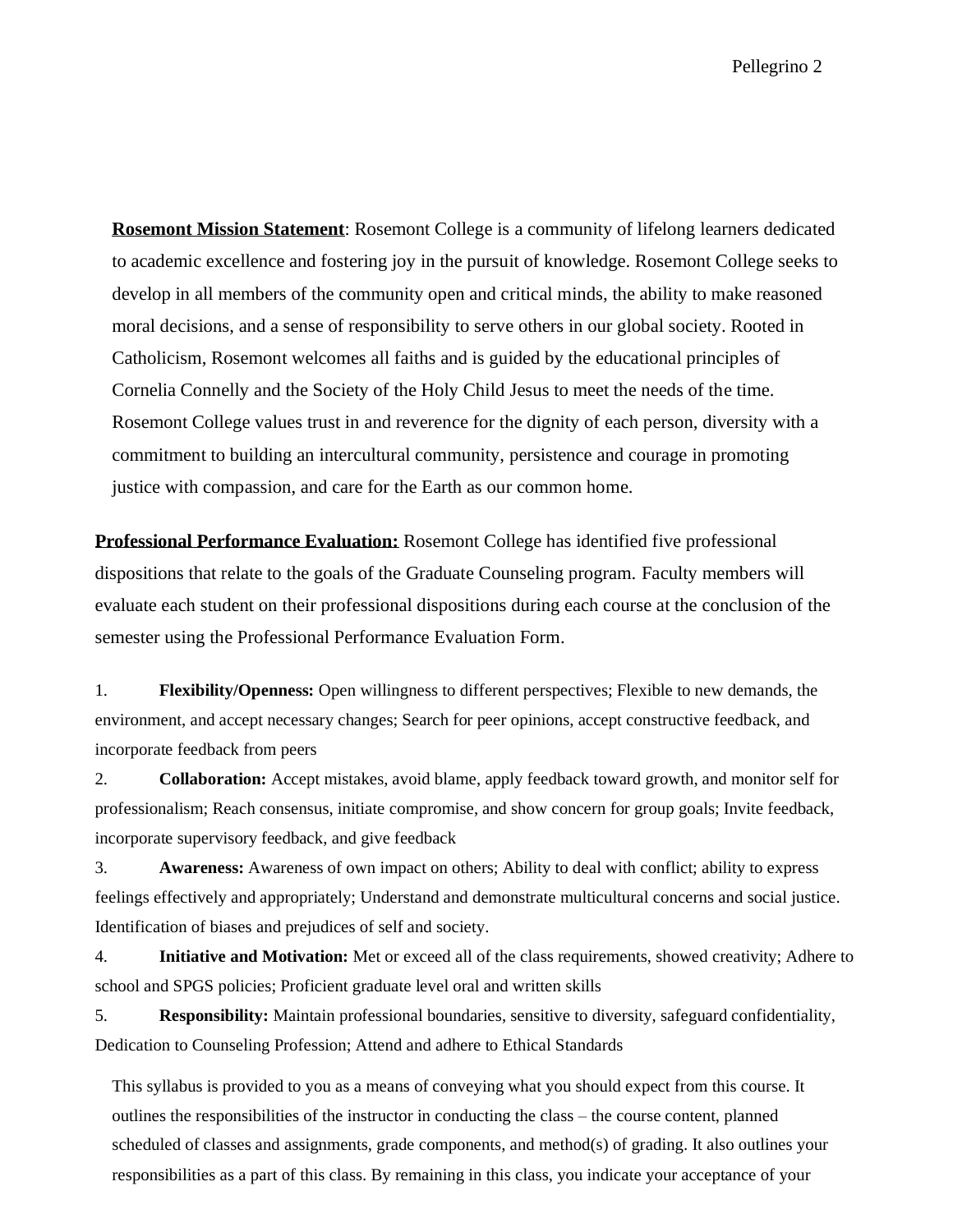responsibilities as a student and agree to the terms specified in the syllabus.

**Note**: The instructor reserves the right to adjust the course schedule and content during the semester in order to accurately reflect the progress being made by the class. This may result in modifications to assignment and exam due dates and/or course content.

#### **I. Student Learning Outcomes**

Upon successful completion of this course, students will be able to:

- A. Understand the historical and cultural influences on the identification, diagnosis, and treatment of addictions.
- B. Differentiate between the major classifications of psychotropic drugs of abuse, typical routes of administration, and their potential physiological and psychological effects.
- C. Describe the impact of addiction and co-occurring disorders on client functioning and its effects on interpersonal relationships.
- D. Comprehend and implement a multimodal approach to diagnosing and assessing addictive and co-morbid disorders.
- E. Evaluate the effectiveness of treatment approaches for addictive and co-morbid disorders to create an intervention plan that incorporates cultural sensitivity.
- F. Demonstrate an awareness of the various roles of counselors in advocating for clients experiencing addictive behaviors, including individual counseling, group counseling, and community resource referral.
- G. Identify the legal and ethical considerations involved with clients experiencing substance use and addiction and the impact on the therapeutic alliance.

#### **II. Course Content**

- A. Introduction
	- a. Why learn about addiction?
	- b. Impacts of Alcohol and Other Drug (AOD) abuse
	- c. Prevalence
	- d. Societal costs
	- e. Process addiction
- B. Overview of Addictive Process
	- a. Abuse and dependency models of addiction
	- b. Substance abuse behavior
- C. Drug classifications
	- a. Administration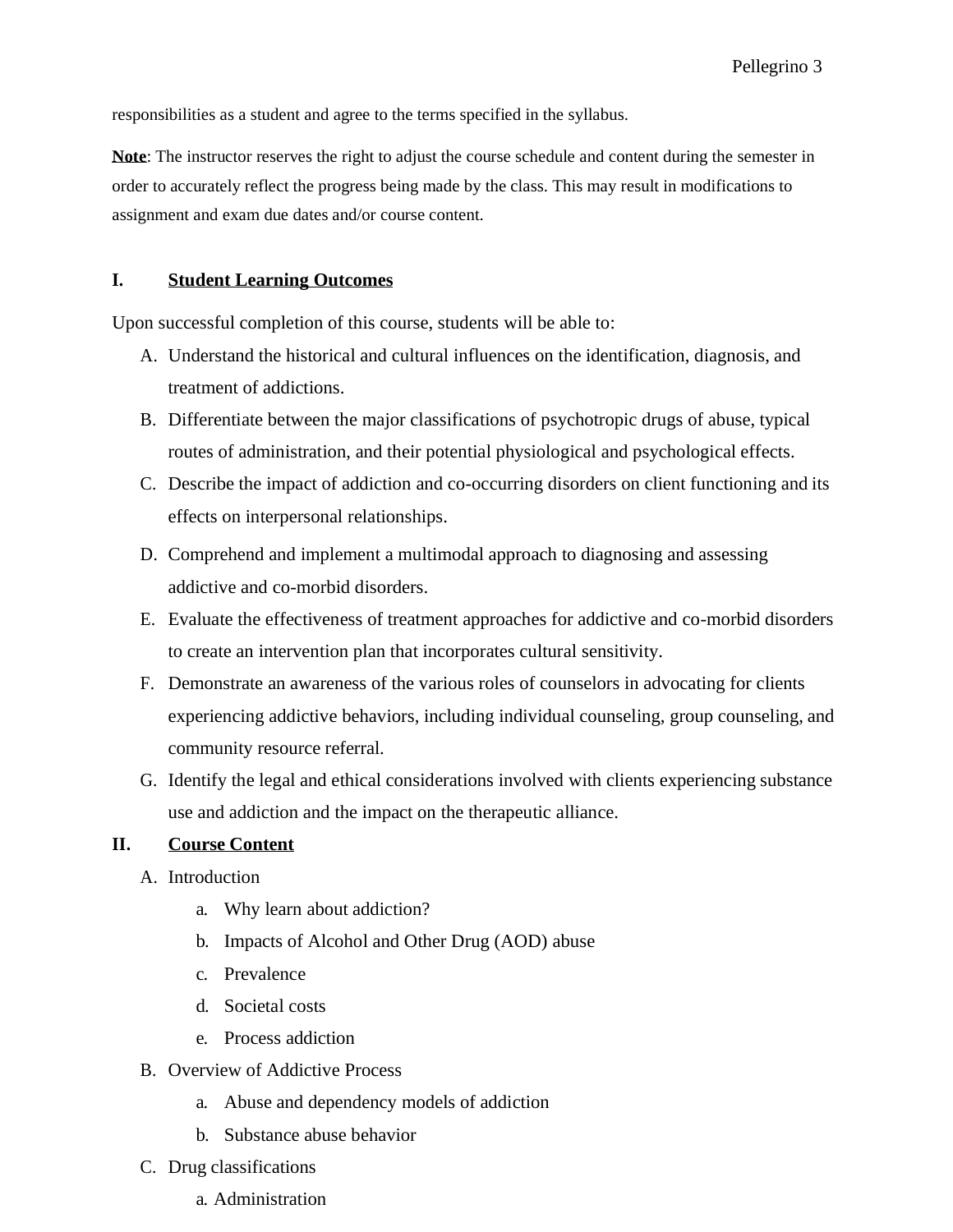- b. Effects
- c. Overdose
- d. Tolerance
- e. Withdraw
- D. Assessment and Diagnosis
	- a. Formal assessment instruments (Structured Clinical Interview, Addiction Severity Index)
	- b. Viewing the client holistically with a multimodal approach
	- c. Drug and alcohol addiction
	- d. Behavioral addiction
- E. Treatment Planning and Treatment Settings/Recovery Process
	- a. Treatment options
	- b. Treatment models
	- c. Treatment planning
	- d. Recovery process and readiness to change
	- e. Preventing relapse
- F. Theory and Approach
	- a. Motivational Interviewing
	- b. Harm Reduction
	- c. Cognitive-Behavioral
	- d. Researching modern-day strategies and techniques
	- e. Wellness and lifestyle
- G. 12-Step Support Groups
	- a. Advantages/Disadvantages
	- b. Other self-help support groups
- H. Interventions for the Addicted Client
	- a. Facilitating client entry into treatment
		- 1. Individual counseling
		- 2. Group counseling
		- 3. Legal and ethical considerations
- I. Addiction "The Family Disease"
	- a. The family system
	- b. Counseling the addicted family
	- c. Impacts on children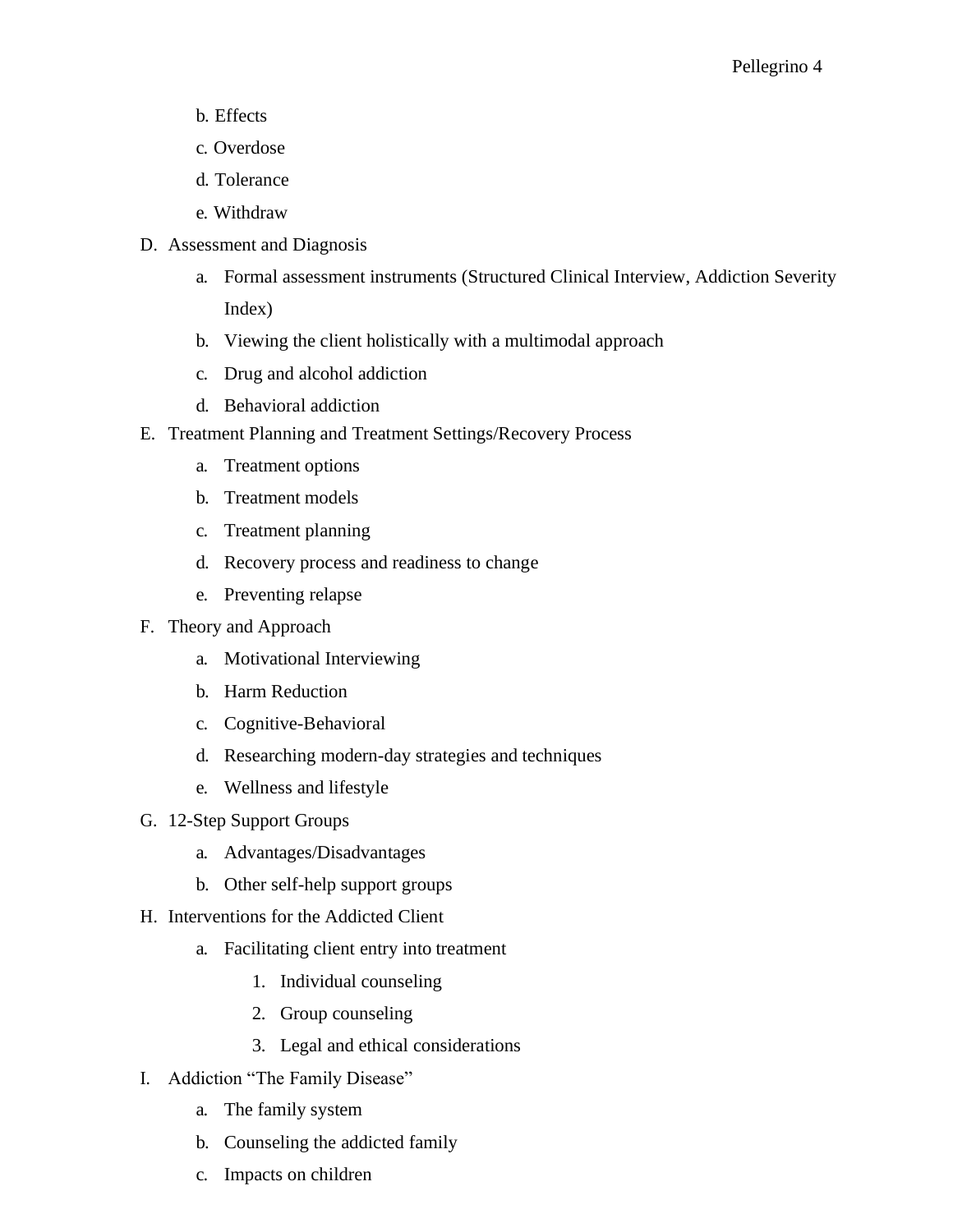- d. Co-dependency
- J. Dual-Diagnosis
	- a. Impact of co-morbid addictive and psychiatric disorders on client presentation
	- b. Treatment and outcomes

# **III. Methods of Instruction**

- A. Lecture and discussion
- B. Assigned readings
- C. Role-playing
- D. Peer processing
- E. Audio-visual presentations

# **IV. Methods of Assessment**

| <b>Assessment</b>               | <b>Points</b>          |
|---------------------------------|------------------------|
| A. Attendance and Participation | 10- X $1 = 10$ -Points |
| <b>B.</b> Oral Presentation     | 25-Points              |
| C. 12-Step Meeting              | 25-Points              |
| D. Abstinence Project           | 40-Points              |
| <b>Total</b>                    | 100-Points             |

A. **Attendance and Participation:** This assignment is meant to engage your thoughts and feelings about assigned readings throughout the course of the semester (Weeks 4-13). For each chapter assigned, please complete a 4-3-2-1 activity by considering the following:

(1.) Which 4 knowledge concepts, ideas, or issues do you think are most important and why?

(2.) What are the top 3 counseling concepts, strategies, or ideas (from the chapter) that will be useful to you as a counselor?

(3.) What are 2 issues, strategies or concepts from the chapter that challenge you personally/professionally?

(4.) What is 1 stereotype you have had about this group? Did it change after reading the chapter?

We will use your 4-3-2-1s as the basis of class discussion on different cultural groups. The questions will only function to track attendance as it applies to points towards your final grade and allow the instructor to understand who is completing the reading assignments.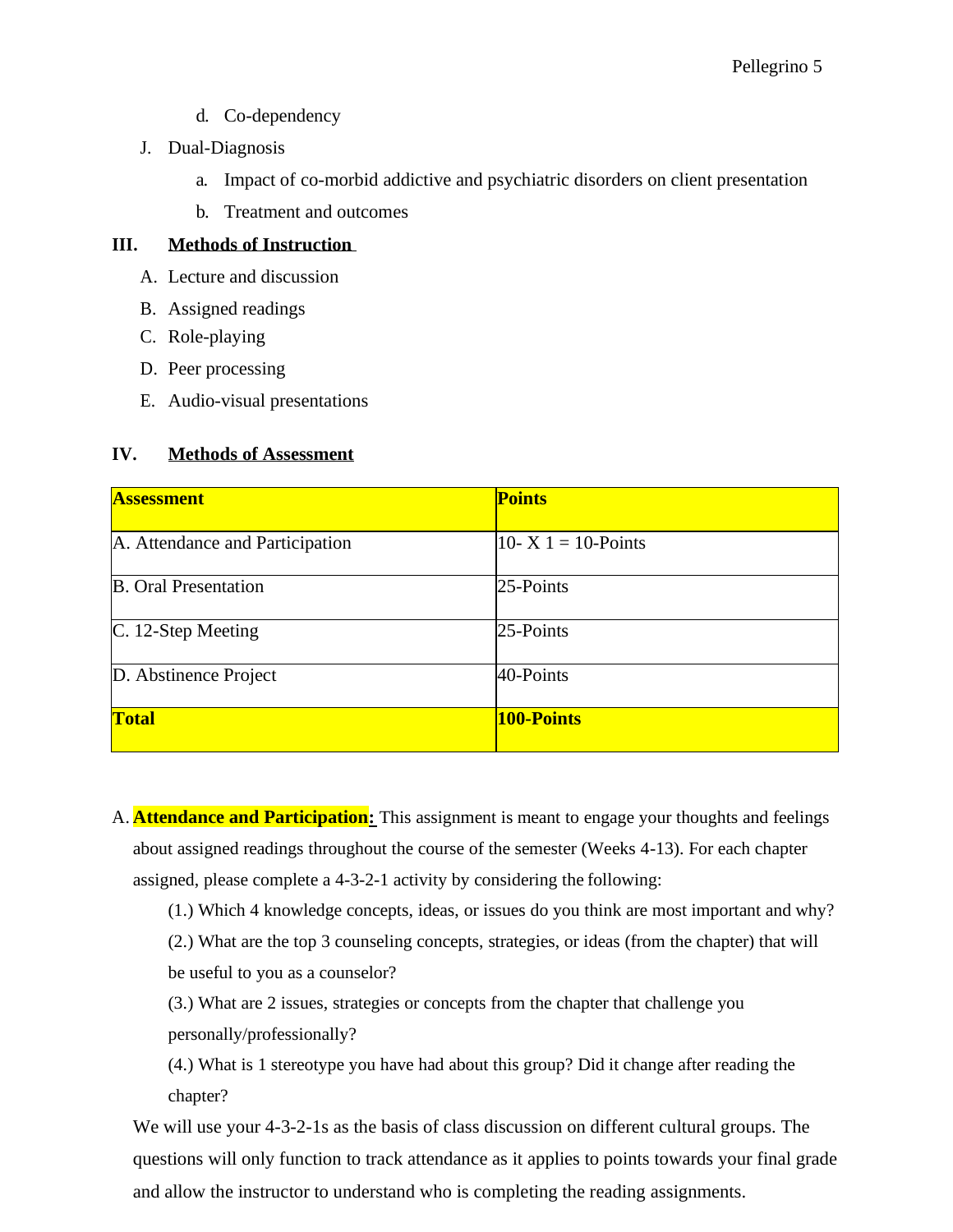**Total Points**:  $10 \text{ X } 1 = 10$ -Points **Student Learning Outcomes**: A - G

- B. **Oral Presentation:** This assignment will require students to review a specific classification of substance use and addictive disorders listed within the DSM. Students will work in groups of 3-4 students to present their findings on the specific classification. Topics will include but not be limited to the following alcohol, opioids, gambling, the internet, and caffeine. The presentation must include the following components:
	- (1.) Classification listed within the DSM
	- (2.) Symptomatology related to the diagnosis
	- (3.) Evidenced-based treatment associated with the diagnosis with a potential treatment goals
	- (4.) How specific cultural factors could support client needs
	- (5.) Referencing of at least 4 different scholarly articles in APA Formatting

**Total Points:** 25-Points

#### **Student Learning Outcomes:** A, B, C, D

- C. **12-Step Meeting Attendance:** As part of the course, you are required to attend a 12-step open meeting. As a student, you must communicate your role at the meeting to the facilitator. Students are required to briefly speak with at least one member of the group. Students will be responsible for writing a 2-3 page reflection paper to include:
	- (1.) Introduction: 1-2 paragraph section will provide an overview of the meeting content. Please include date, time, and location of the meeting.
	- (2.) Reflection: Thoughts and feelings before the meeting, during the meeting and after the meeting in addition to what you learned from your conversation with the group member(s.)
	- (3.) Summary: Describe how your experience influenced your thoughts and feelings towards individuals experiencing addiction as well as what the experience has influence your perspective on additions counseling.

**Total Points**: 25-Points

**Student Learning Outcomes**: C, E, F, G

D. **Abstinence Project:** This exercise is designed to help you experience some of the feelings/thoughts that individuals with addictive disorders have when they quit their drug or addictive behavior of choice. This exercise requires you to give up a substance or a behavior for a period of 6 weeks, which needs to be approved by your instructor. During this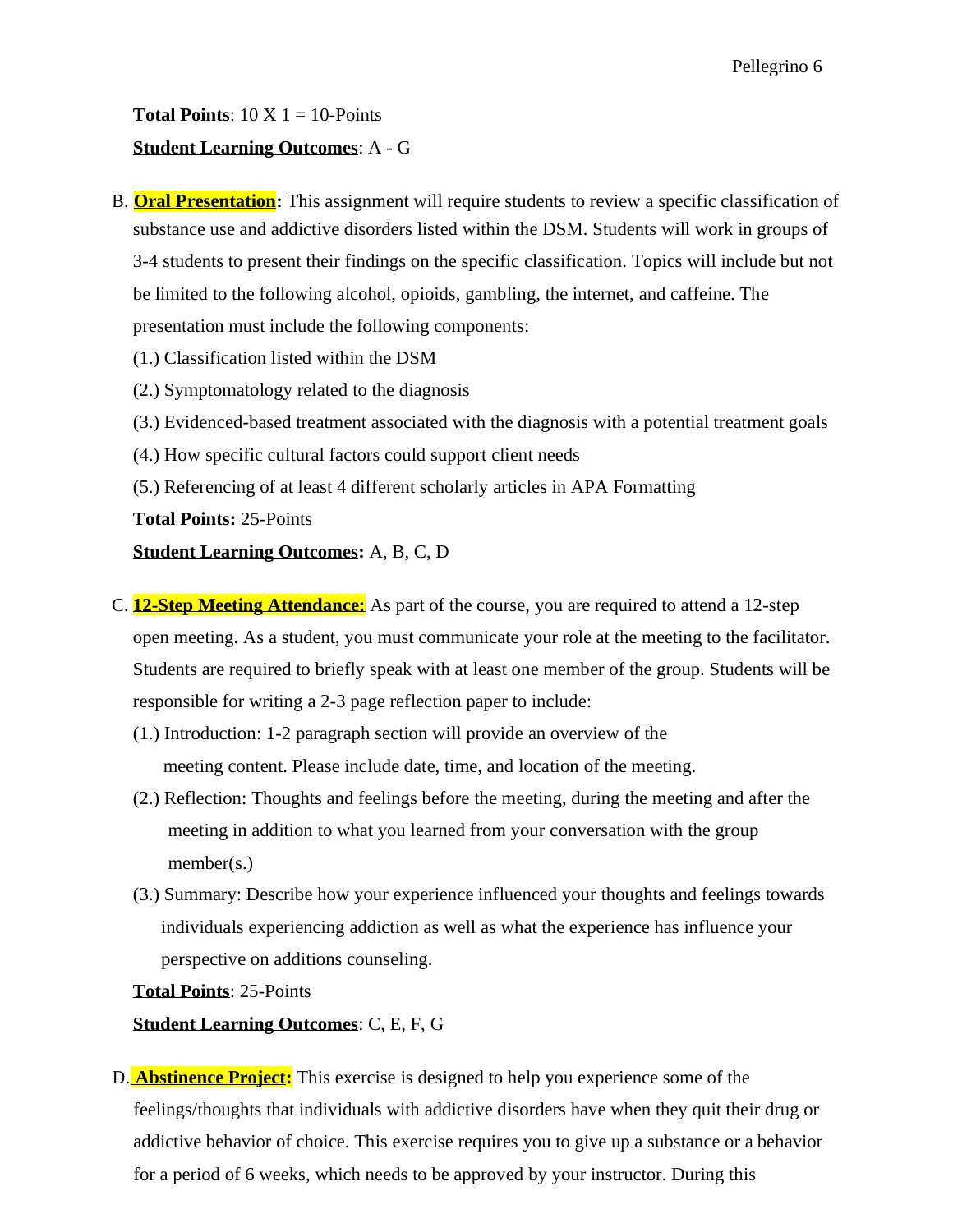assignment, you will write a weekly reflective journal that documents your ability and/or inability to abstain from your substance or behavior. Information included within your reflective journal will be processed within a group counseling session/individual session the following week. Students will function as both client and counselor within these counseling sessions. Please include ideas within your reflective journal:

- (1.) Time stamps of difficulty
- (2.) Circumstances related to difficulty
- (3.) Physiological response to difficulty
- (4.) Alternative behaviors
- (5.) Social supports assisting you in the process
- (6.) Outcome of urge to engage in behavior or indulge in substance

**Total Points:** 40-Points

#### **Student Learning Outcomes:** C, D, E, F

# **V. Final Grade Scale**

**Note**: All students in the Graduate Counseling Program should strive to receive a grade of **"B" or higher.** If a student fails to do so, the student may be required to **repeat the course before continuing in the program.**

Please see the SGPS Academic Catalog or Graduate Counseling Student Handbook for additional information about course grades and academic integrity:

SGPS Academic Catalog

Graduate Counseling Student Handbook

| Α      | $100 - 93$   |
|--------|--------------|
| A-     | $90 - 92$    |
| $B+$   | $87 - 89$    |
| B      | $83 - 86$    |
| $*B-$  | $80 - 82$    |
| $*C+$  | $77 - 79$    |
| $C^*C$ | $73 - 76$    |
| $*C-$  | $70 - 72$    |
| $*F$   | 70 and Below |

Students are responsible for understanding and will be held accountable for the information on the following topics that can be found within the Academic Catalog.

**Attendance Policy**: Timely, consistent attendance in class has been shown to have a direct correlation to student performance. Missing classes causes students to fall behind in the course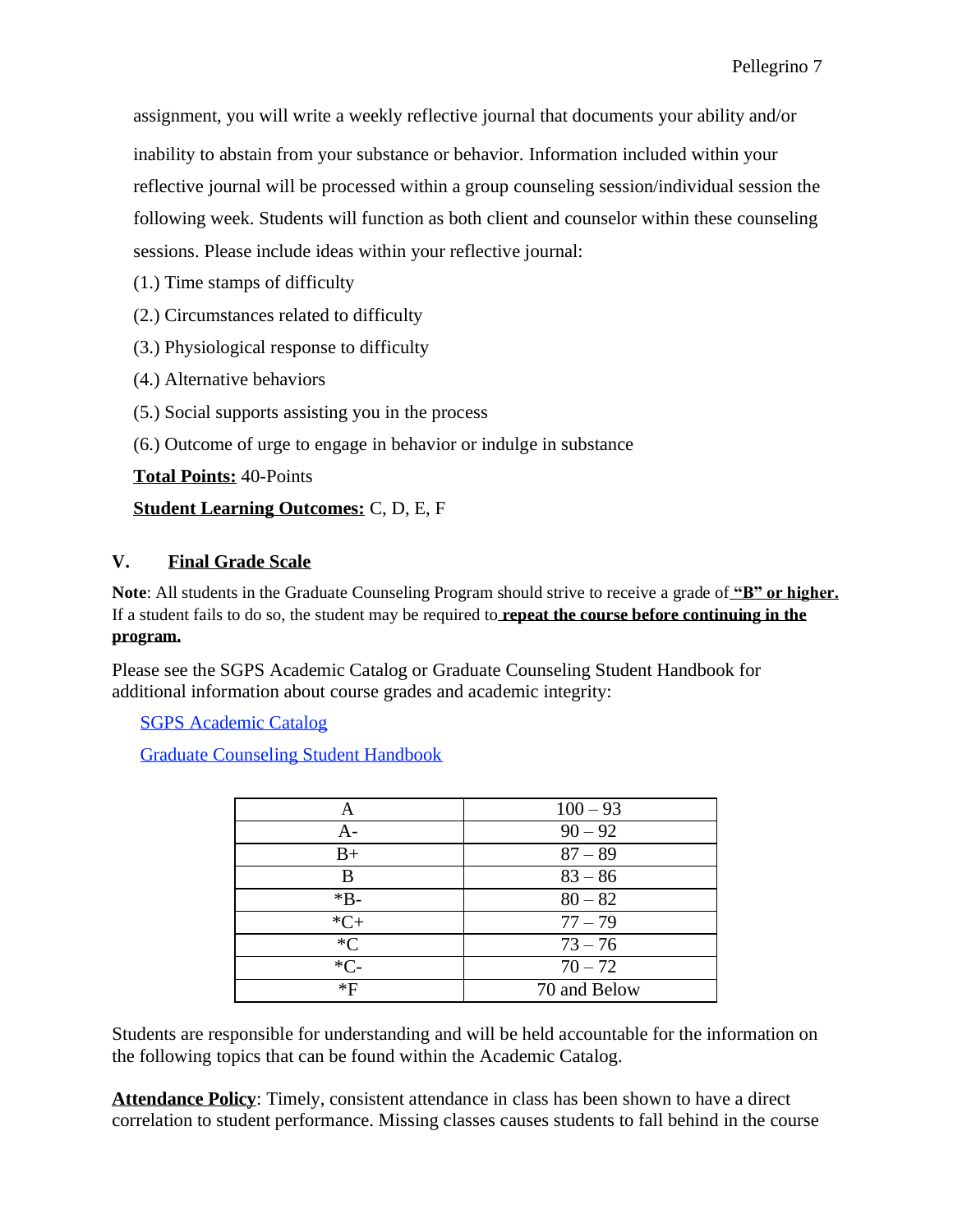material. The policy for this class is that undocumented absences and tardy attendance are unacceptable. Absences are permitted only in cases of illness or other legitimate causes (family emergency, death in the family, etc.). In cases of a documented absence from a class, the student will have both the opportunity and responsibility to make up all class work missed.

Students are allowed documented absences equivalent to one week of classes for any course in which they are enrolled. This course meets for 13-class sessions. Therefore, you will only be permitted to miss 1-class session over the semester without absences impacting your final grade. Absences are counted from the first day of class.

Entering the class late or leaving the room during class interrupts the classwork in progress and is disruptive to the learning process for students who are trying to learn. Serious tardiness or leaving class sessions frequently may impact your final grade for the course.

**Academic Integrity:** Academic integrity is important to the intellectual climate at Rosemont College. Violations of academic integrity cannot be tolerated and may result in the student's failure in a course and/or suspension or expulsion from Rosemont College. Academic dishonesty includes but is not limited to: plagiarism; fabrication of data, information, or citations; multiple submissions of the same work in different courses; and cheating on exams or assignments. Cheating of any kind WILL result in a zero on the work in question and a letter grade reduction in the course grade after the student's grade is calculated using the zero on the work in question. At the instructor's discretion, it may also result in failing the course and/or reporting of the incident to the administration for further action.

**Class Assignments***:* Assignments that are not completed by the stated deadline will not be accepted. The submission of assignments that are late due to legitimate medical reasons or other extraordinary circumstances will be considered. Such circumstances must be supported by written documentation from an acceptable third party.

**Communications:** Changes in schedules, assignments, guidance, etc. will be communicated only to your Rosemont e-mail address. E-mail is the preferred way to communicate with the instructor and must be sent to the e-mail address listed on the front of this syllabus.

**Disability Statement:** If you have been approved for accommodations under ADA/504, please speak with the professor outside of class so that it is certain that all accommodations are provided promptly and completely. If you have not yet been approved for accommodations under ADA/504, but believe you might be entitled to them, please contact the Dean of Students in the Student Life Office at extension 2400 immediately. It would also be wise to speak with your professor, since temporary arrangements may be made under certain circumstances.

**Student Concerns***:* Students who have any course-related concerns should talk directly with their faculty member prior to the next class meeting. If a mutually acceptable resolution cannot be achieved, the student is advised to follow the procedures outlined in the appropriate Student Handbook.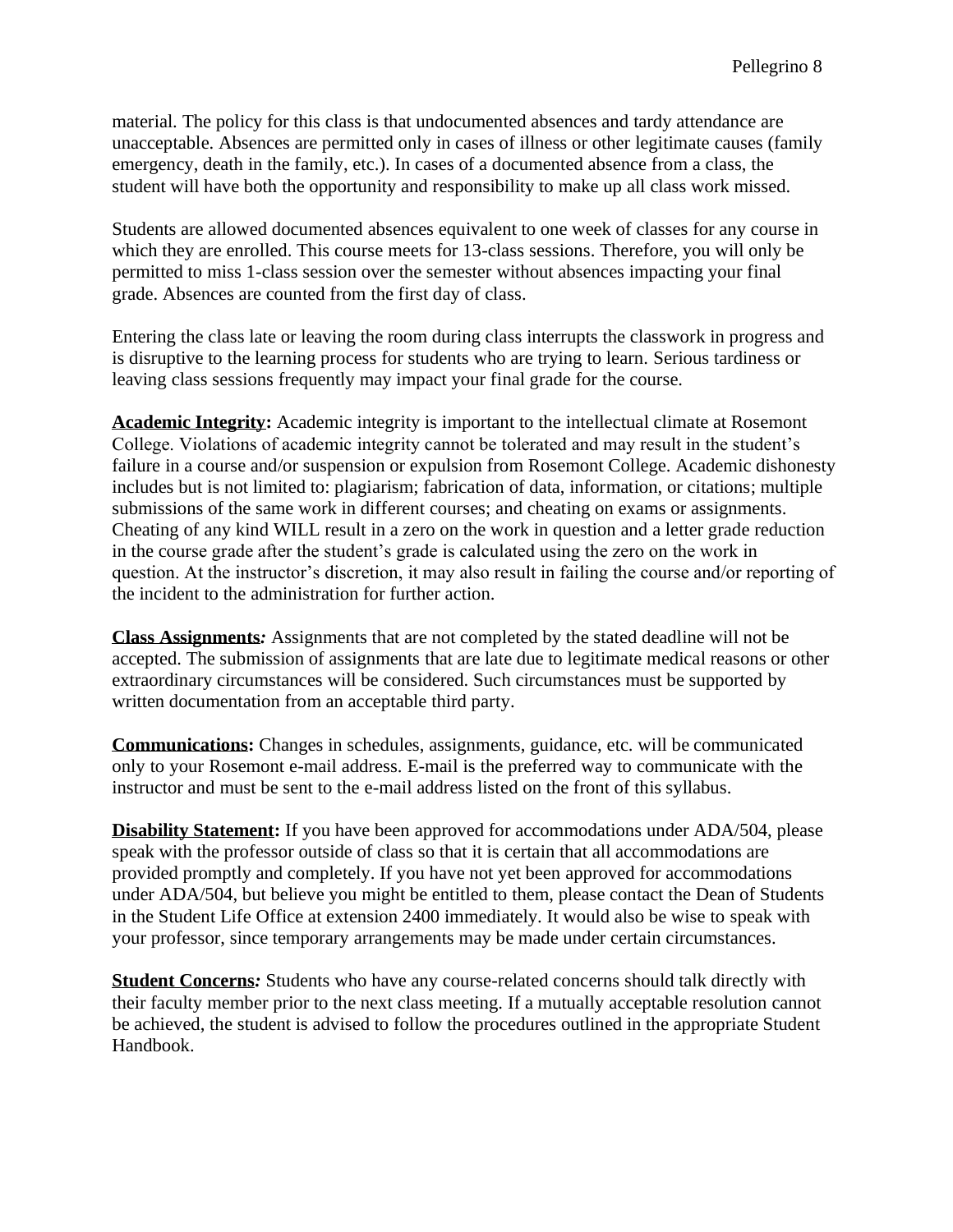**Cell Phone Use:** In order to be able to receive campus-wide safety or weather alerts, cell phones may be left on vibrate only during class. Absent prior permission from the instructor, students may not acknowledge other messages or phone calls nor may they ever send or received text messages during class. Please keep your phone hidden from the class and on vibrate only. Cell phones should not be used for Internet purposes unless related to class assignments and instruction.

**Use of Laptops or Other Electronic Devices:** The use of personal laptops and other electronic devices during class sessions is strongly encouraged for the purposes of researching course material and engaging in classroom discussion. Students should not use their personal laptops for any other purposes during any class session. Failure to abide by this policy may impact your final grade.

The use of personal cell phones during class session is strongly discouraged. If you experience an emergency situation please communicate the potential to receive a phone call during the class session at the start of class. You will be permitted to step outside the classroom to receive your call. Please do your best not to disturb the learning process in the classroom.

**Recording Lectures:** Neither video nor audio recording may be made of any lecture in this course without the express consent of the instructor.

**Inclement Weather:** The Rosemont "snow number" is Montgomery County 342. Announcements of closings are also posted on the website and placed on the main college number, 610-527-0200. Students are encouraged to register their cell phone or email address to e2Camplus on the iWay for cancellation notices.

**Course Website:** Information for this course, including, but not limited to, an electronic copy of this syllabus, is available through the course website located in the Rosemont College online learning portal (Canvas) located at <https://rosemont.instructure.com/login/canvas>. See your instructor if you have questions about accessing the course website.

**Submitting Papers Electronically:** Writing assignments for this course are to be submitted electronically via the course website.

#### **Rosemont College 2018-2019 Graduate Academic Calendar**:

[https://rosemont.edu/\\_resources/site-pdfs/registrar/2018-2019\\_sgps\\_academic\\_calendar.pdf](https://rosemont.edu/_resources/site-pdfs/registrar/2018-2019_sgps_academic_calendar.pdf)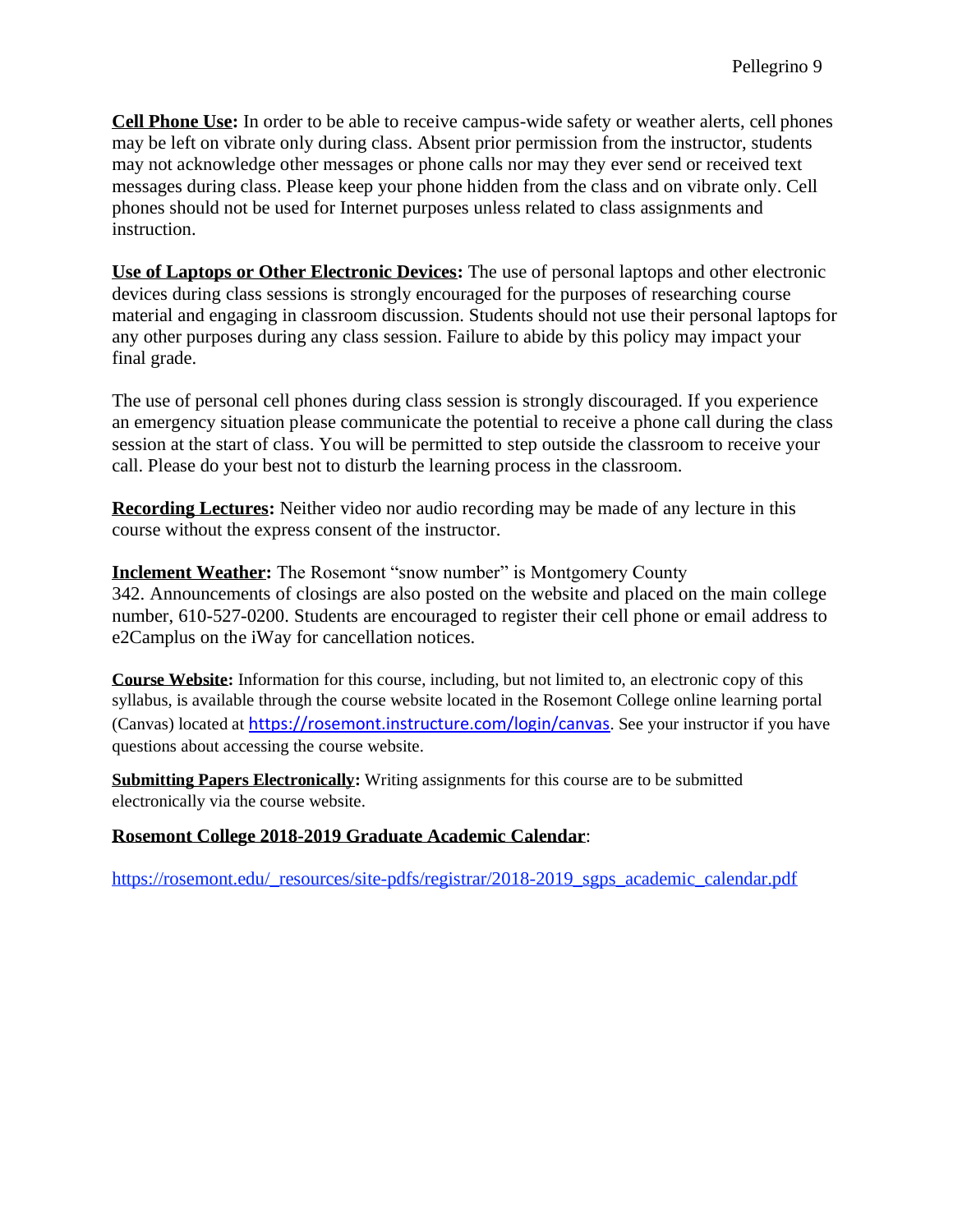# **VI. Required Textbook and Equipment**

A. Lewis, T. F. (2014). *Substance abuse and addiction treatment.* New York City, New York: Pearson

# **Recommended Texts**

- A. American Psychiatric Association. (2013). *Diagnostic and statistical manual of mental disorders* (5th ed.). Arlington, VA: Author.
- B. Perkinson R., & Jongsma A. (2014). *The addiction treatment planner: Includes DSM-5 updates* (5th ed.). Hoboken, NJ: John Wiley & Sons, Inc.

## **VII. Tentative Course Schedule**

| <b>Date</b> | <b>Topics/Activities</b>                                   | <b>Assignments Due</b>       |
|-------------|------------------------------------------------------------|------------------------------|
| Week 1:     | Lewis: Chapters 1 & 2<br><b>Evidenced-Based Treatments</b> |                              |
| 09/06/2018  | Models and Ethical Issues in Addiction                     |                              |
| Week 2:     | Lewis: Chapter 3<br>Classifications, Effects, and Dangers  |                              |
| 09/13/2018  |                                                            |                              |
| Week 3:     | Lewis: Chapter 4                                           | <b>Oral Presentation (1)</b> |
| 09/20/2018  | Assessment, Diagnosis, and Treatment<br>Planning           |                              |
| Week 4:     | Lewis: Chapter 5                                           | <b>Oral Presentation (2)</b> |
| 09/27/2018  | Motivational Interviewing                                  |                              |
| Week 5:     | Lewis: Chapter 6                                           | <b>Oral Presentation (3)</b> |
| 10/04/2018  | Cognitive Behavioral Therapy                               |                              |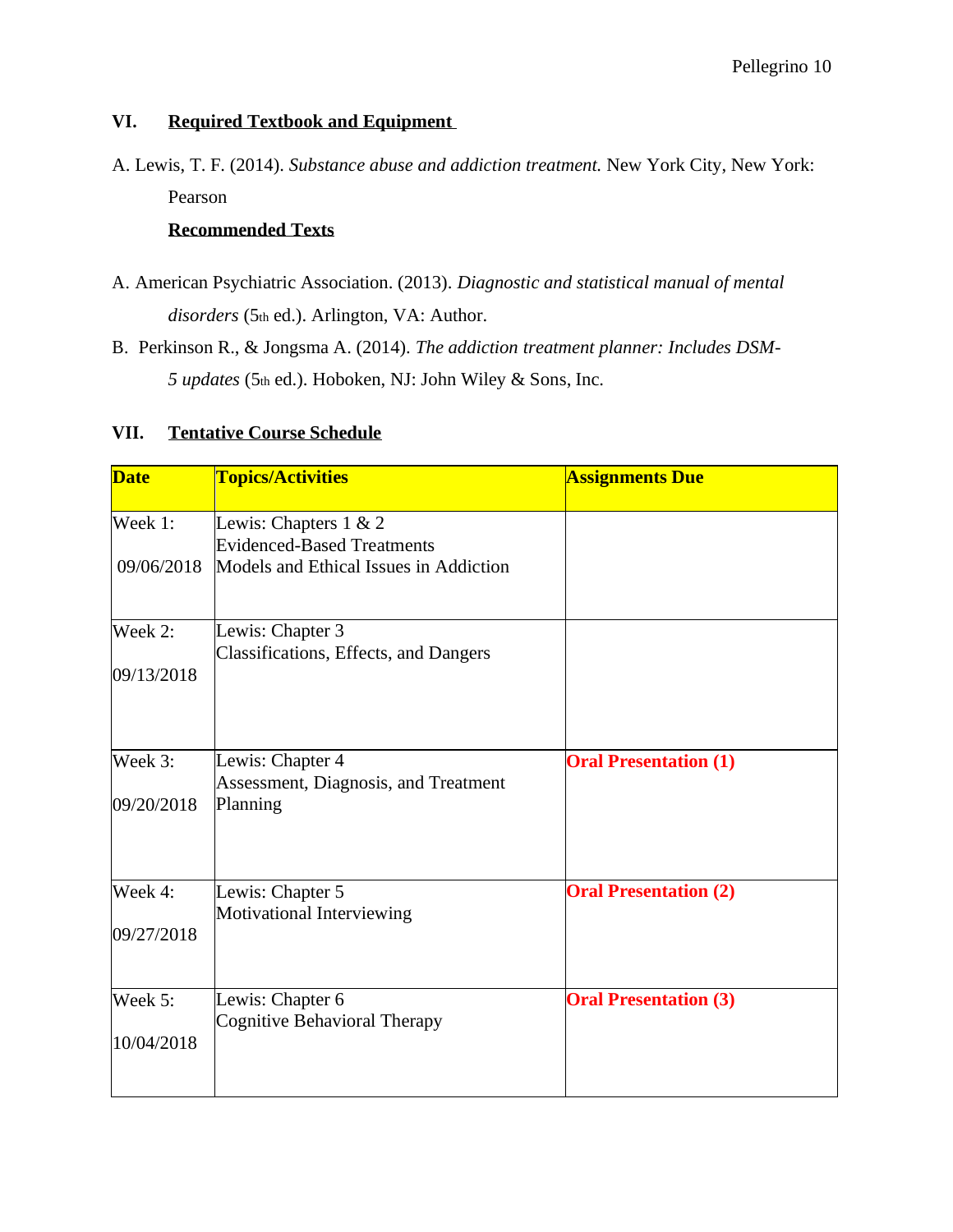| Week 6:         | Lewis: Chapter 7<br>Relapse Prevention in Treatment                      | <b>Oral Presentation (4)</b>      |
|-----------------|--------------------------------------------------------------------------|-----------------------------------|
| 10/11/2018      |                                                                          |                                   |
| Week 7:         | Lewis: Chapter 8: Group Theory in Treatment <b>Oral Presentation</b> (5) |                                   |
| 10/18/2018      |                                                                          |                                   |
| Week $8:$       | Lewis: Chapter 9                                                         | <b>Oral Presentation (6)</b>      |
| 10/25/2018      | <b>Family Systems Approaches</b>                                         |                                   |
| Week 9:         | Co-Occurring Disorders and Dual Diagnosis                                |                                   |
| 11/01/2018      |                                                                          |                                   |
| <b>Week 10:</b> | Harm Reduction Model                                                     | End your 6 week abstinence period |
| 11/08/2018      |                                                                          |                                   |
| Week 11:        | <b>Treatment Planning</b>                                                | <b>12 Step Meeting Paper Due</b>  |
| 11/15/2018      |                                                                          |                                   |
| <b>Week 12:</b> | Thanksgiving Holiday - No Class                                          |                                   |
| 11/22/2018      |                                                                          |                                   |
| <b>Week 13:</b> | <b>Trauma and Crises</b>                                                 |                                   |
| 11/29/2018      |                                                                          |                                   |
| Week 14:        | Self-Care in Addictions Counseling                                       | <b>Abstinence Project Due</b>     |
| 12/06/2018      |                                                                          |                                   |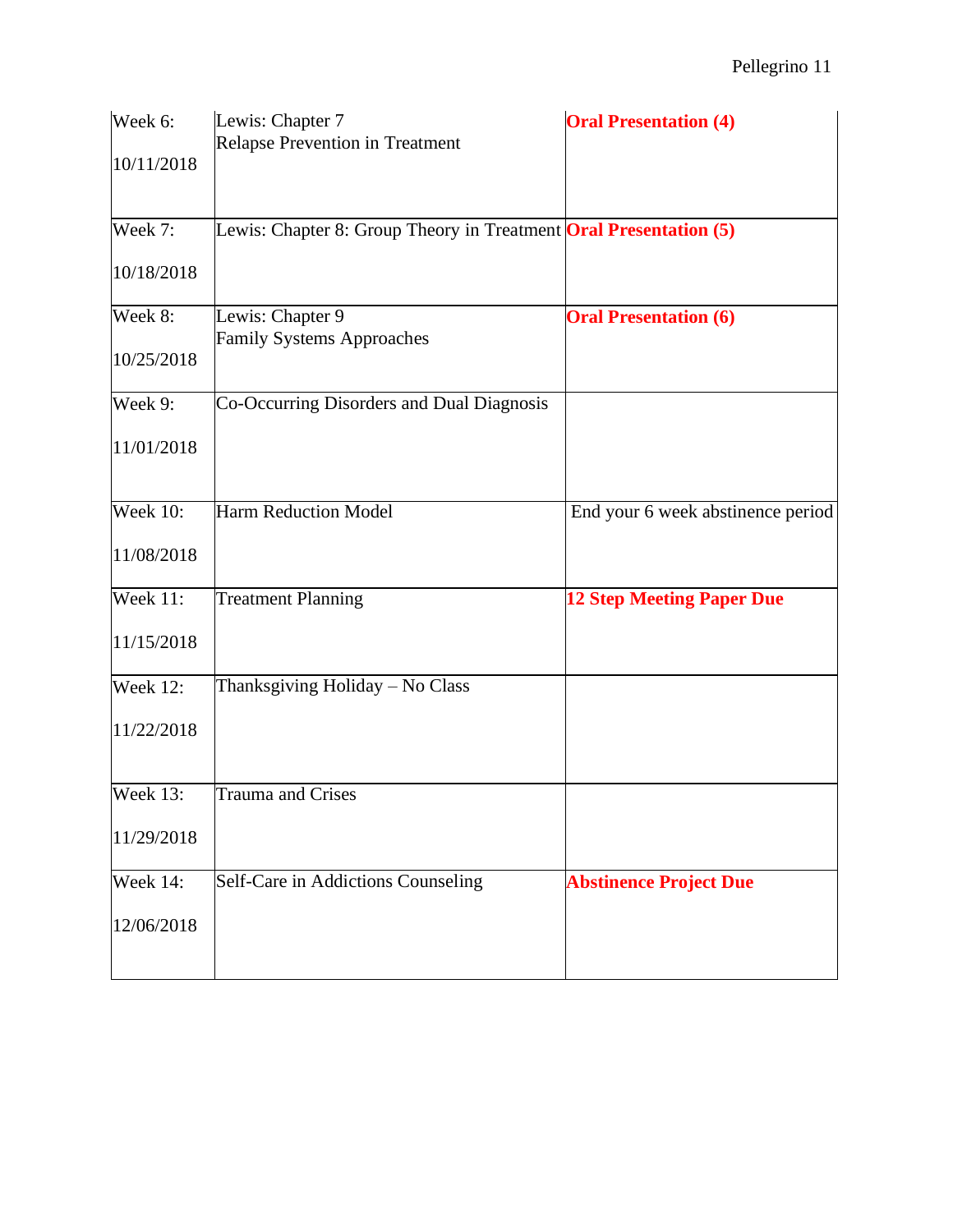#### **VIII. Bibliography**

- Alavi, S. S., Ferdosi, M., Jannatifard, F., Eslami, M., Alaghemandan, H., & Setare, M. (2012). Behavioral addiction versus substance addiction: Correspondence of psychiatric and psychological views. *International Journal of Preventitive Medicine, 3*(4), 290-294.
- American Psychiatric Association. (2013). *Diagnostic and statistical manual of mental disorders* (5th ed.). Washington, DC: Author.
- American Psychiatric Association. (2013). *Substance-related and addictive disorders.* Retriev[ed http://www.dsm5.org/documents/substance%20use%20disorder%20](http://www.dsm5.org/documents/substance%20use%20disorder) fact%20sheet.pdf
- Bancroft, J. (2004). Sexual addiction, sexual compulsivity, sexual impulsivity, or what? Toward a theoretical model. *Journal of Sex Research*, *41*(3), 225–234.
- Burke, R.J., & Fiksenbaum, L. (2009). Work motivations, work outcomes, and health: Passion versus addiction. *Journal of Business Ethics, 84*, 257-263. doi:10.1007.s10551- 008- 9697-0
- Carnes, P. (1991). *Don't call it love*. New York, NY: Bantam.
- Carnes, P. J. (2001). *Out of the shadows: Understanding sexual addiction* (3rd ed.). Center City, MN: Hazelden.
- Cavagnoli, D. (2008). Addiction to work: an inelastic wage elasticity of labour supply equals long hours of work. *Australian Journal of Labour Economics, 11*(2), 129-147.
- Chaney, M.P., & Brubaker, M.D. (2012). Addiction in LGBTQ communities: Influences, treatment, and prevention. *Journal of LGBT issues in counseling, 6*(4), 234- 236. doi:10.1080/15538605.2012.725649
- Clark, M. & Calleja, K.. (2008). Shopping addiction: A Preliminary investigation among Maltese university students. *Addiction Research and Theory, 16*(6), 633- 649. doi:10.1080.160663508018900500
- Crozier, M., & Agius, M. (2012). Counselor educators & process addictions: How we know what we know. *NC Perspectives, 7*, 32-40.
- Grant, J. E., Potenza, M. N., Weinstein, A., & Gorelick, D. A. (2011). Introduction to behavioral addictions. *American Journal of Drug and Alcohol Abuse, 36*(5), 233-241.
- Griffiths, M.D., King, D.L., & Demetrovics, Z. (2014). DSM-5 internet gaming disorder needs a unified approach to assessment. *Neuropsychiatry, 4*(1), 1-4. doi:10.2217/NPY.13.82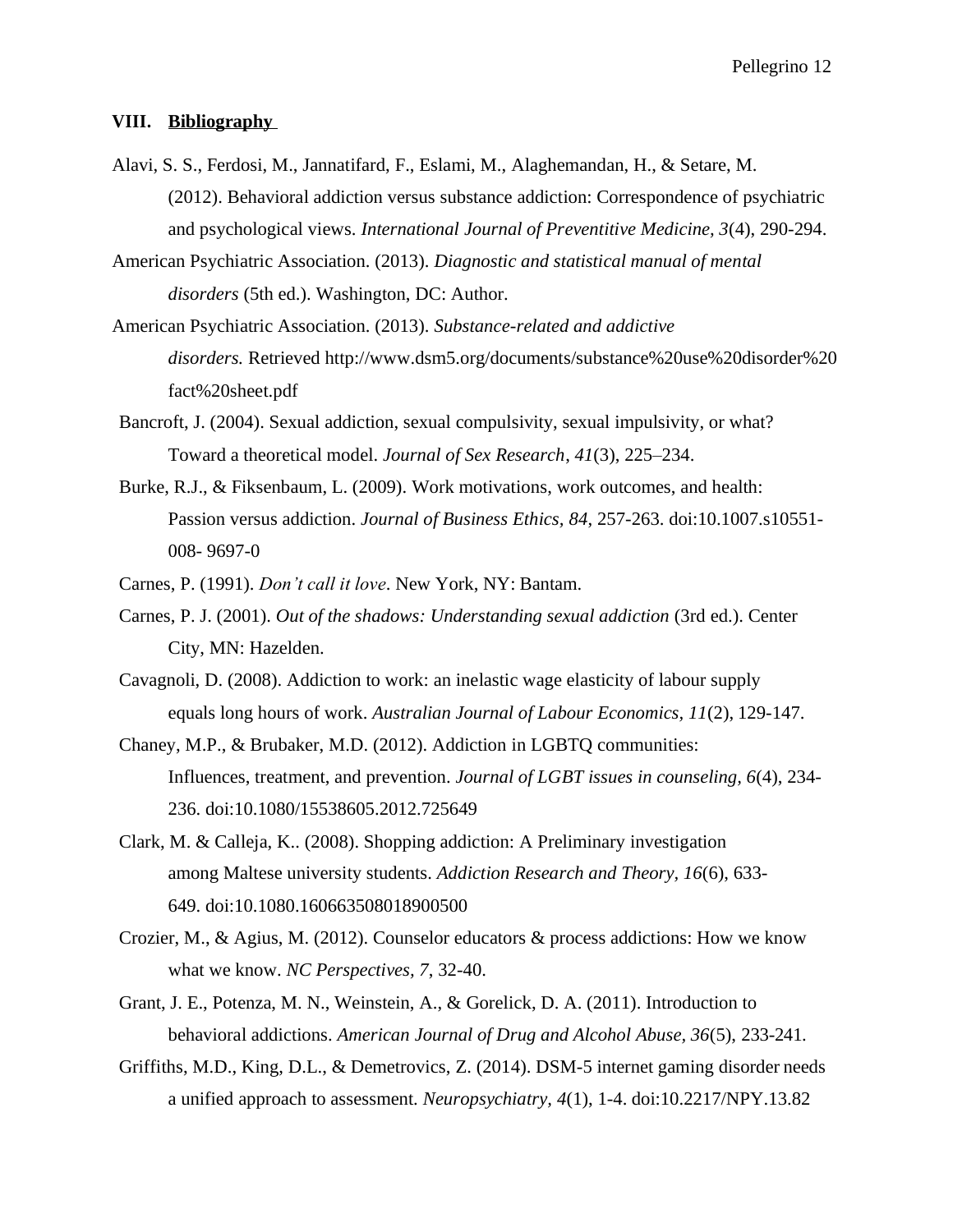- Hagedorn, B. (2009a). Sexual addiction counseling competencies: Empirically-based tools for preparing clinicians to recognize, assess, and treat sexual addiction. *Sexual Addiction & Compulsivity*, *16*(3), 190-209. doi:10.1080/10720160903202604
- Hartston, H. (2012). The case for compulsive shopping as an addiction. *Journal of Psychoactive Drugs, 44* (1), 64-67. doi:10.1080/02791072.2012.660110
- Kafka, M. P. (2010). Hypersexual disorder: A proposed diagnosis for DSM-V [Review]. *Archives of Sexual Behavior. 39*(2), 377–400. doi:10.1007/s10508-009-9574-7
- Karim, D.O., & Chaudhri, P. (2012). Behavioral addictions: An overview. *Journal of Psychoactive Drugs, 44*(1), 5-17. doi: 10.1080/02791072.2012.662859
- Landolfi, E. (2013). Exercise addiction. *Sports Medicine, 43*, 111-119.
- Mónok, K., Berczik, K., Urban, R., Szabo, A., Griffiths, M., Farkas, J.,…Demetrovics, Z. (2012). Psychometric properties and concurrent validity of two exercise addiction measures: A population wide study. *Psychology of Sports and Exercise, 13*, 739-746.
- Najavits, L., Lung, J., Froias, A., Paul, N., & Bailey, G. (2014). A study of multiple behavioral addictions in a substance abuse sample. *Substance Use & Misuse, 49*(4), 479- 484. doi:10.3109/10826084.2012.858168
- Nelson, J., Wilson, A., & Holman, L. (2015). Training students in counselor education programs in process addictions: A pilot study. In S. Southern & K. Hilton (Eds), *Annual Review of Addictions and Offender Counselors II.* Eugene, OR: Recourse Publishing.
- Pai, N., Vella, S.-L., & Richardson, K. (2014). Is food addiction a valid phenomenon through the lens of the DSM-5? *Australian & New Zealand Journal of Psychiatry, 48*(3), 216- 218. doi:10.1177/0004867413512384
- Peabody, S. (2005). *Addiction to love: Overcoming obsession and dependecy.* Berkeley, CA: Ten Speed Press.
- Phillips, B., Hajela, R., & Hilton, D.L. (2015). Sex addiction as a disease: Evidence for assessment, diagnosis, and response to critics. *Sexual Addiction & Compulsivity, 22*(2), 167-192. doi:10.1080/10720162.2015.1036184
- Potenza, M. N. (2014). Non-substance addictive behaviors in the context of the DSM-5. *Addictive Behaviors, 39* (1), 1-2.
- Raylu, N., & Oei, T.P.S. (2016). Treatment planning for problem gamblers. *Australian Clinical Psychologist, 2*(1), 1-14.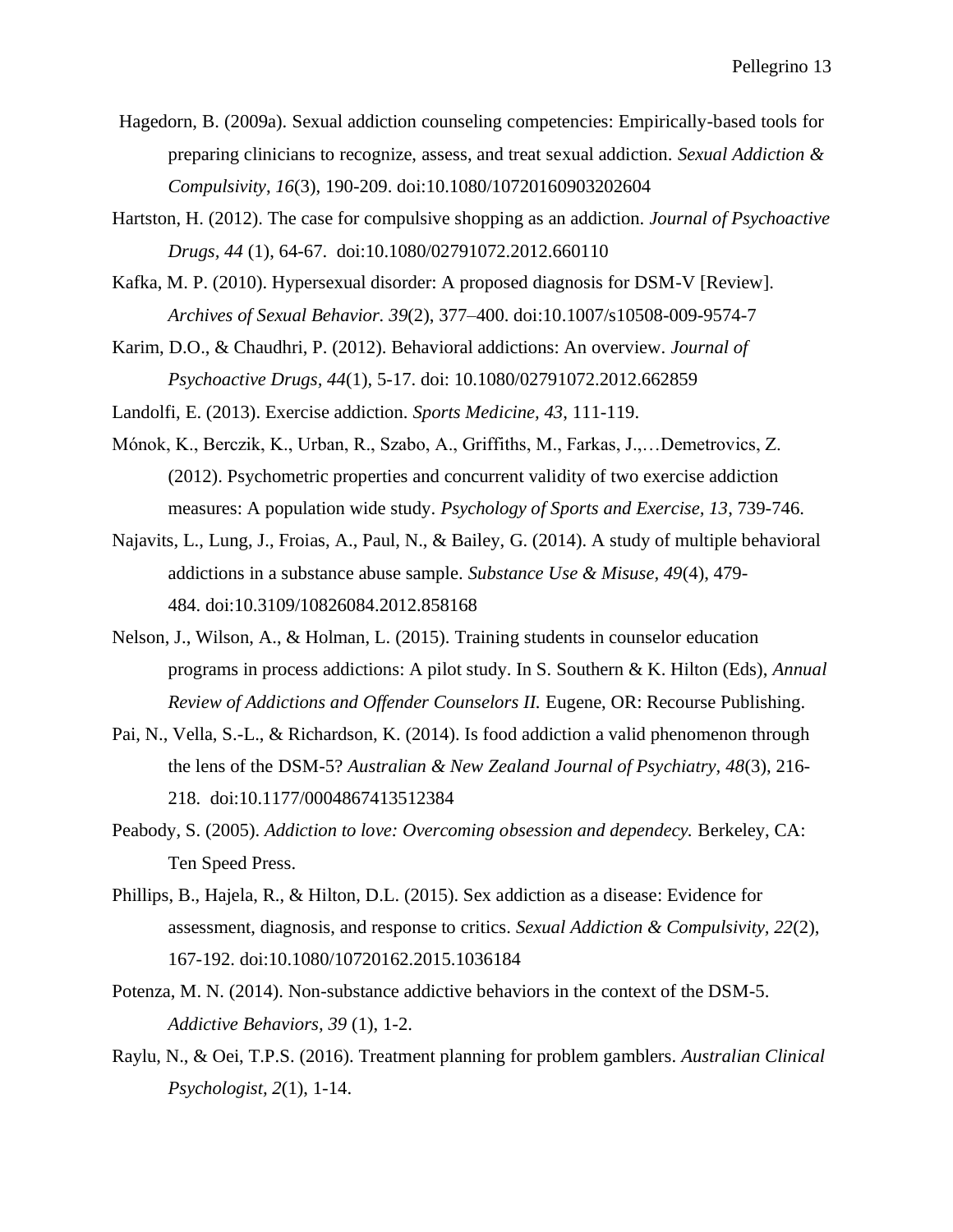- Reay, B., Attwood, N., & Gooder, C. (2013). Inventing sex: The short history of sex addiction. *Sexuality & Culture*, *17*(1), 1-19. doi:10.1007/s12119-012-9136-3
- Riemersma, J., & Sytsma, M. (2013). A New Generation of Sexual Addiction. *Sexual Addiction & Compulsivity*, *20*(4), 306-322. doi:10.1080/10720162.2013.843067
- Robinson, B.E. (1996). The psychological and familial dimensions of work addiction: Preliminary perspectives and hypotheses. *Journal of Counseling and Development, 74(5)*, 447-452.
- Rodriguez-Villarino, R., Gonzalez-Lorenzo, M., Fernandez-Gonzalez, A., Limeira's-Fernandez, M., & Foltz, M.L. (2008). Individualized factors associated with buying addiction: An empirical study. *Addiction Research and Theory, 14*(5), 511- 525. doi:10.1080/16066350500527979
- Smith, D. E. (2012). The process addictions and the new ASAM definition of addiction. *Journal of Psychoactive Drugs, 44* (1), 1-4.
- Sussman, S. (2010). Love addiction: Definition, etiology, treatment. *Sexual Addiction & Compulsivity: The Journal of Treatment & Prevention, 17*(1), 31-45.
- Sussman, S., Lisha, N., & Griffiths, M. (2011). Prevalence of the addictions: A problem of the majority or the minority? *Evaluation & the Health Professions, 34*(1), 3- 56. doi:10.1177/0163278710380124
- Veach, L.J., Hollander, E.P., Rogers, J.L., & Essic, E.J. (2012) Process Addictions. In Capuzzi, D. & Stauffer, M. D. (Eds.). (2012). *Foundations of addictions counseling* (2nd ed.) (pp. 41-54) Upper Saddle River, New Jersey: Pearson Education Inc.
- von Ranson, K.M., Wallace, L.M., Holub, A., & Hodgins, D.C. (2013). Eating disorders, substance use disorders, and impulsiveness among disordered gamblers in a community sample. *European Eating Disorders Review, 21*(2), 148- 154. doi:10.1002/erv.2207
- Yau, Y., & Potenza, M. (2014). Internet gaming disorder. *Psychiatric Annals, 44*(8), 379-383. doi:10.3928/00485713-20140806-05
- Weiss, R., & Schneider, J. (2006). *Untangling the web: Sex, porn, and fantasy obsession in the internet age.* New York, NY: Alyson Books.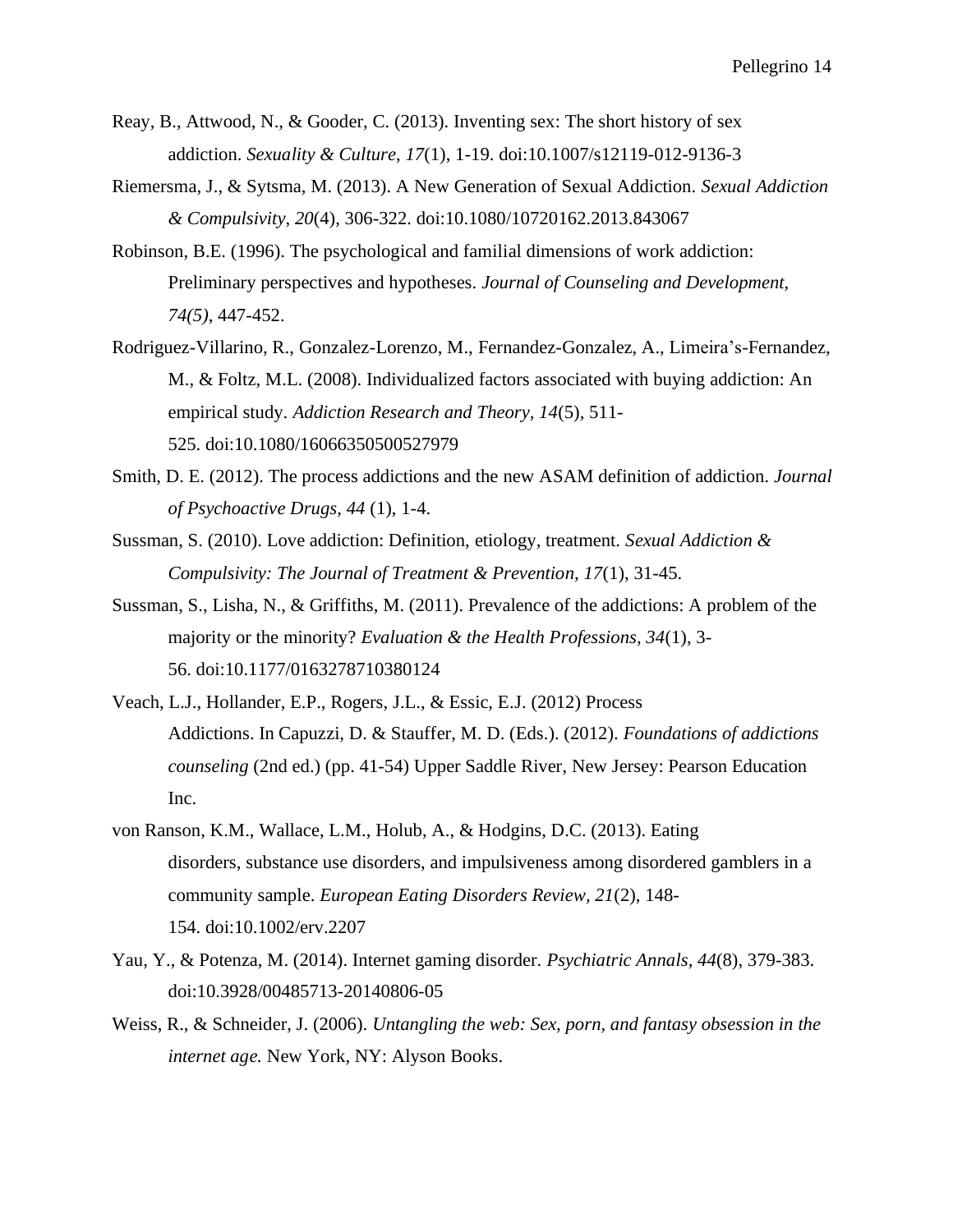Wilson, A., & Johnson, P. (2013). Counselors and process addiction: The blind spot in our field. *The Professional Counselor, 2*(1), 16-22

# **IX. CACREP Standards Assessment Crosswalk**

| <b>CACREP Standard (Main Content)</b>                                                                                                                                                                                                                                                                                                                            | <b>Assessment</b>                                     | <b>Student Learning Outcome</b> |
|------------------------------------------------------------------------------------------------------------------------------------------------------------------------------------------------------------------------------------------------------------------------------------------------------------------------------------------------------------------|-------------------------------------------------------|---------------------------------|
| History and philosophy of the counseling<br>profession and its specialty areas (1a.<br><b>Professional Counseling Orientation</b><br>and Ethical Practice).                                                                                                                                                                                                      | Attendance and<br>Participation, Oral<br>Presentation | $(A)$ $(B)$ $(E)$               |
| The multiple professional roles and<br>functions of counselors across specialty<br>areas, and their relationships with human<br>service and integrated behavioral health<br>care systems, including interagency and<br>interorganizational collaboration and<br>consultation (1b. Professional<br><b>Counseling Orientation and Ethical</b><br><b>Practice</b> ) | Attendance and<br>Participation,<br>12-Step Meeting   | $(A)$ $(B)$ $(C)$ $(F)$         |
| Professional counseling credentialing,<br>including certification, licensure, and<br>accreditation practices and standards, and the<br>effects of public policy on these issues $(1g.$<br><b>Professional Counseling Orientation and</b><br><b>Ethical Practice)</b>                                                                                             | Attendance and<br>Participation                       | (G)                             |
| Ethical standards of professional<br>counseling organizations and credentialing Participation, 12-Step<br>bodies, and applications of ethical and<br>legal considerations in professional<br>counseling (1i. Professional Counseling<br><b>Orientation and Ethical Practice).</b>                                                                                | Attendance and<br>Meeting                             | (G)                             |
| Help-seeking behaviors of diverse clients<br>(2f. Social and Cultural Diversity).                                                                                                                                                                                                                                                                                | 12-Step Meeting,<br><b>Abstinence Project</b>         | $(A)$ $(C)$ $(E)$ $(G)$         |
| The impact of spiritual beliefs on clients'<br>and counselors' worldviews (2g. Social<br>and Cultural Diversity).                                                                                                                                                                                                                                                | Oral Presentation, 12-<br><b>Step Meeting</b>         | $(C)$ (E) (G)                   |
| Theories and etiology of addictions and<br>addictive behaviors (3d. Human Growth<br>and Development                                                                                                                                                                                                                                                              | Attendance and<br>Participation, Oral<br>Presentation | $(A)$ $(C)$ $(D)$ $(E)$         |
| Biological, neurological and physiological Oral Presentation,<br>factors that affect human development,<br>functioning and behavior (3e. Human<br><b>Growth and Development)</b>                                                                                                                                                                                 | <b>Abstinence Project</b>                             | $(A)$ $(B)$                     |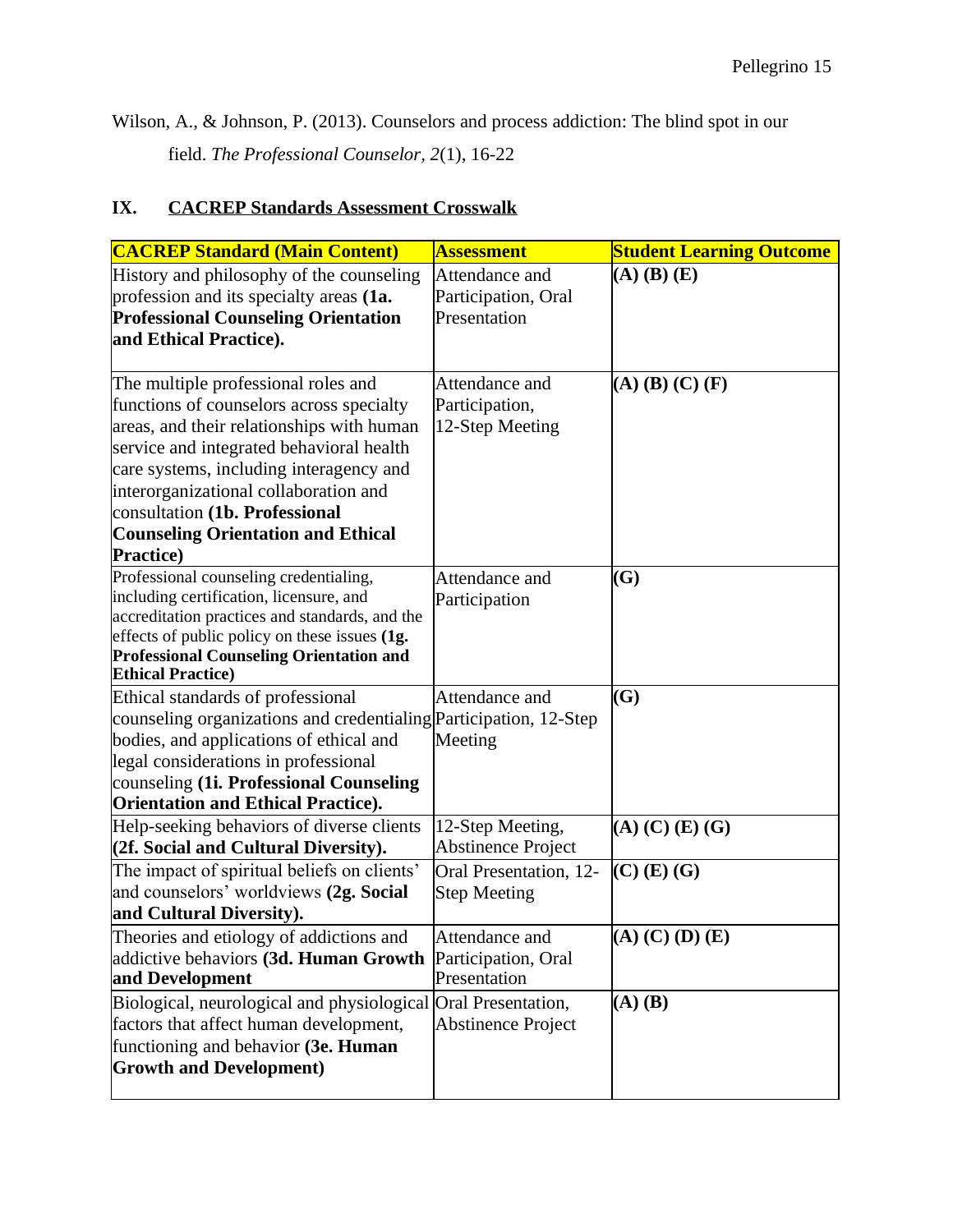| Systemic and environmental factors that                                                       | Attendance and            | $(C)$ (E) (G)       |
|-----------------------------------------------------------------------------------------------|---------------------------|---------------------|
| affect human development, functioning,                                                        | Participation, Oral       |                     |
| and behavior (3f. Human Growth and                                                            | Presentation, 12-Step     |                     |
| Development)                                                                                  | Meeting                   |                     |
| Effects of crisis, disasters and trauma on                                                    | Attendance                | $(C)$ (D) $(E)$     |
| diverse individuals across the lifespan (3g. Participation, Oral                              |                           |                     |
| <b>Human Growth and Development)</b>                                                          | Presentation              |                     |
| Theories and models of counseling (5a.                                                        | Attendance and            | $(D)$ $(E)$         |
| <b>Counseling and Helping Relationships)</b>                                                  | Participation, Oral       |                     |
|                                                                                               | Presentation              |                     |
| A systems approach to conceptualizing                                                         | Oral Presentation, 12-    | $(C)$ (E)           |
| clients (5b. Counseling and Helping                                                           | <b>Step Meeting</b>       |                     |
| <b>Relationships)</b>                                                                         |                           |                     |
| Counselor characteristics and behaviors                                                       | 12-Step Meeting,          | $(E)$ $(F)$ $(G)$   |
| that influence the counseling process (5f.                                                    | <b>Abstinence Project</b> |                     |
| <b>Counseling and Helping Relationships)</b>                                                  |                           |                     |
| Essential interviewing, counseling and                                                        | 12-Step Meeting,          | $(D)$ $(G)$         |
| case conceptualization skills (5g.                                                            | <b>Abstinence Project</b> |                     |
| <b>Counseling and Helping Relationships)</b>                                                  |                           |                     |
| Development of measurable outcomes for                                                        | <b>Oral Presentation</b>  | (E)                 |
| clients (5i. Counseling and Helping                                                           |                           |                     |
| <b>Relationships)</b>                                                                         |                           |                     |
| Evidence based counseling strategies and                                                      | Attendance and            | $(D)$ $(E)$         |
| techniques for prevention and intervention Participation, Oral                                |                           |                     |
| (5j Counseling and Helping                                                                    | Presentation              |                     |
| <b>Relationships)</b>                                                                         |                           |                     |
| Strategies to promote client understanding                                                    | 12-Step Meeting           | $(B)$ (C) $(F)$ (G) |
| of and access to a variety of community                                                       |                           |                     |
| based resources (5k. Counseling and                                                           |                           |                     |
| <b>Helping Relationships)</b>                                                                 |                           |                     |
| Types of groups and other considerations that<br>affect conducting groups in various settings | Oral Presentation, 12-    | $(C)$ (F) (G)       |
| (6f. Group Counseling and Group                                                               | <b>Step Meeting</b>       |                     |
| Work)                                                                                         |                           |                     |
| Ethical and culturally relevant strategies                                                    | 12-Step Meeting           | $(F)$ $(G)$         |
| for designing and facilitating groups (6g.                                                    |                           |                     |
| <b>Group Counseling and Group Work)</b>                                                       |                           |                     |
|                                                                                               |                           |                     |
| Procedures for assessing risk of aggression Attendance and                                    |                           | $(A)$ $(C)$ $(D)$   |
| or danger to others, self-inflicted harm or                                                   | Participation, Oral       |                     |
| suicide (7c. Assessment and Testing)                                                          | Presentation              |                     |
|                                                                                               |                           |                     |
| Use of assessment for diagnostic and                                                          | Attendance and            | $(A)$ $(D)$         |
| intervention planning purposes (7e.                                                           | Participation, Oral       |                     |
| <b>Assessment and Testing)</b>                                                                | Presentation              |                     |
|                                                                                               |                           |                     |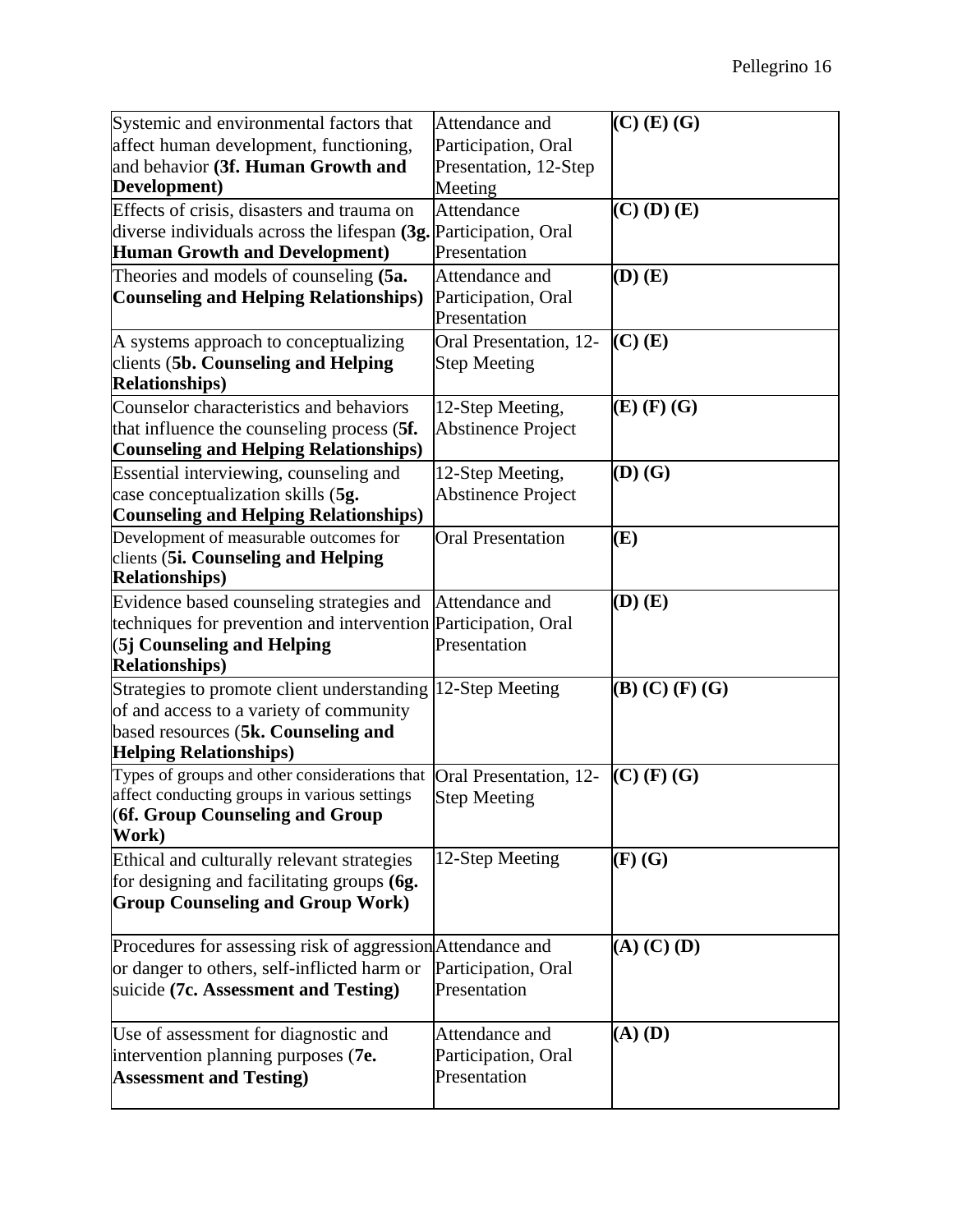| Use of assessment results to diagnose<br>developmental, behavioral, and mental<br>disorders (71. Assessment and Testing)                                                   | Attendance and<br>Participation, Oral<br>Presentation | $(A)$ $(D)$ |
|----------------------------------------------------------------------------------------------------------------------------------------------------------------------------|-------------------------------------------------------|-------------|
| The importance of research in advancing<br>the counseling profession, including how<br>to critique research to inform counseling<br>practice (8a. Research and Evaluation) | <b>Oral Presentation</b>                              | $(B)$ $(F)$ |
| Identification of evidence-based<br>counseling practices (8b. Research and<br><b>Evaluation</b> )                                                                          | Attendance and<br>Participation, Oral<br>Presentation | (D) (E)     |

| <b>CACREP Specialty Standards</b><br>(Clinical Mental Health Counseling)                                                                                                                                                                                           | <b>Assessment</b>                                                                 | <b>Student Learning Outcome</b> |
|--------------------------------------------------------------------------------------------------------------------------------------------------------------------------------------------------------------------------------------------------------------------|-----------------------------------------------------------------------------------|---------------------------------|
| 1. Foundations                                                                                                                                                                                                                                                     |                                                                                   |                                 |
| B. Theories and models related to clinical<br>mental health counseling                                                                                                                                                                                             | Attendance and<br>Participation, Oral<br>Presentation, 12-<br><b>Step Meeting</b> | $(D)$ $(E)$                     |
| D. Neurobiological and medical foundation<br>and etiology of addiction and co-occurring<br>disorders                                                                                                                                                               | <b>Oral Presentation</b>                                                          | $(A)$ $(B)$                     |
| E. Psychological tests and assessments<br>specific to clinical mental health counseling                                                                                                                                                                            | <b>Oral Presentation</b>                                                          | $(A)$ $(D)$                     |
| <b>2. Contextual Dimensions</b>                                                                                                                                                                                                                                    |                                                                                   |                                 |
| A. Roles and settings of clinical mental<br>health counselors                                                                                                                                                                                                      | Attendance and<br>Participation, 12-<br><b>Step Meeting</b>                       | $(A)$ $(B)$ $(C)$ $(F)$         |
| C. Mental health service delivery modalities<br>within the continuum of care, such as<br>inpatient, outpatient, partial treatment and<br>aftercare, and the mental health counseling<br>services networks                                                          | Oral Presentation,<br>12-Step Meeting                                             | $(A)$ $(B)$ $(F)$               |
| D. Diagnostic process, including differential<br>diagnosis and the use of current diagnostic<br>classifications systems, including the<br>Diagnostic and Statistical Manual of Mental<br>Disorders (DSM) and the International<br>Classification of Diseases (ICD) | <b>Oral Presentation</b>                                                          | $(A)$ $(D)$                     |
| E. Potential for substance use disorders to<br>mimic and/or co-occur with a variety of<br>neurological, medical, and psychological<br>disorders                                                                                                                    | Attendance and<br>Participation, Oral<br>Presentation                             | $(B)$ $(C)$ $(D)$ $(E)$         |